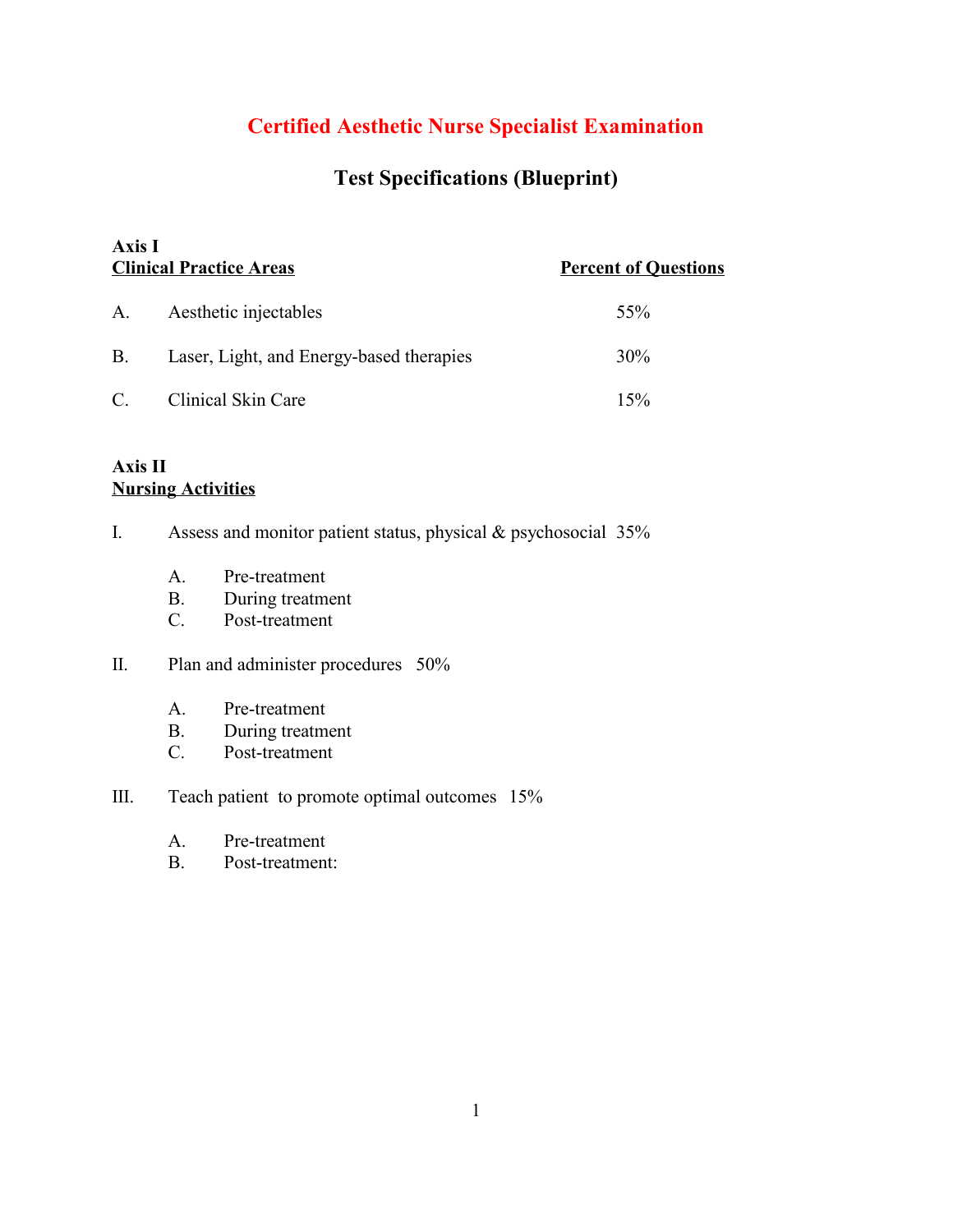#### **Certified Aesthetic Nurse Specialist Examination Ideal Distribution of 150 Test Questions**

| <b>Nursing Activities</b><br><b>Clinical Practice Areas</b>               | Assess & monitor,<br>physical & psycho-<br>social<br>(35%) | $\mathbf{I}$<br>Plan & administer<br>treatment(s)<br>$(50\%)$ | $\rm III$<br><b>Teach to promote</b><br>optimal outcomes<br>(15%) | <b>Total</b>      |  |
|---------------------------------------------------------------------------|------------------------------------------------------------|---------------------------------------------------------------|-------------------------------------------------------------------|-------------------|--|
| $\mathbf A$<br>Aesthetic injectables<br>81-83<br>(55%)                    | 28-30                                                      | 40-42                                                         | $12 - 14$                                                         | 81-83<br>(55%)    |  |
| $\bf{B}$<br>Laser, light, and energy-based therapies<br>44-46<br>$(30\%)$ | $15 - 17$                                                  | $22 - 24$                                                     | $6 - 8$                                                           | 44-46<br>$(30\%)$ |  |
| $\mathbf C$<br>Clinical skin care<br>$21-23$<br>(15%)                     | $7-9$                                                      | $11 - 13$                                                     | $3 - 5$                                                           | $21-23$<br>(15%)  |  |
| <b>Total</b><br>150<br>$(100\%)$                                          | $52 - 54$<br>(35%)                                         | $74 - 76$<br>(50%)                                            | $22 - 24$<br>(15%)                                                | 150<br>100%       |  |

Adopted January 2012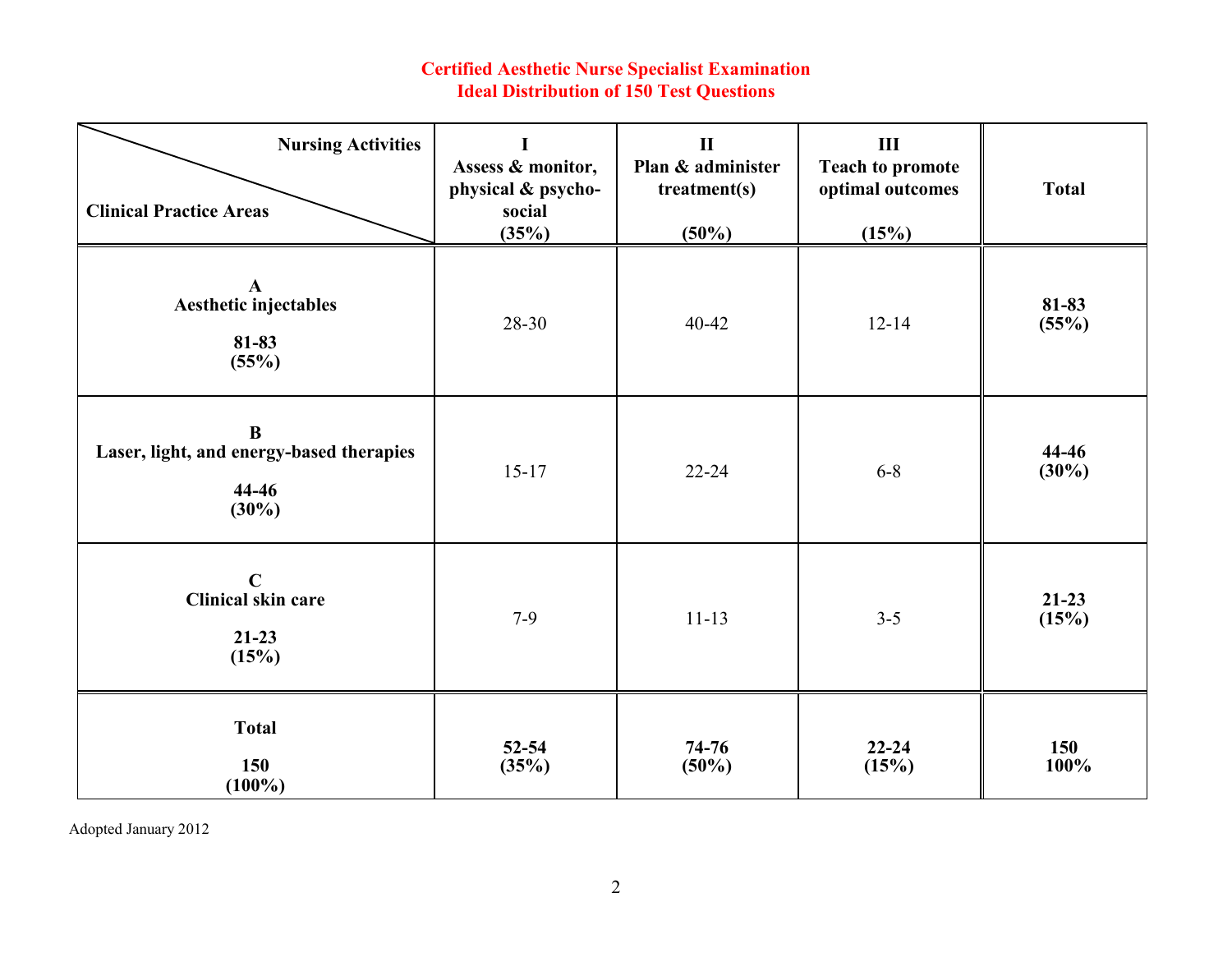# **Certified Aesthetic Nurse Specialist Examination**

# **CONTENT OUTLINE**

# **Axis I Clinical Practice Areas**

## **A. Aesthetic Injectables (55%)**

- 1. Neurotoxins
	- a. Botox (Allergan)
	- b. Dysport (Medicis)
	- c. Xeomin (Merz)
- 2. Dermal fillers
	- a. Hyaluronic Acid
		- (1) Juvederm Ultra, Juvederm Ultra XC, Juvederm Ultra Plus, Juvederm Ultra Plus XC (Allergan)
		- (2) Restylane, Restylane-L, Perlane, Perlane-L (Medicis)
		- (3) Belotero (Merz)
	- b. CAHA
		- (1) Radiesse (Merz)
	- c. Bioactivators/biostimulator
		- (1) Sculptra (Valleant)
	- d. Semi-permanent
		- (1) Artefill (Suneva)
- 3. Sclerotherapy
	- a. Sotradecol (Sodium tetradecyl sulfate)
	- b. Asclera (Polidocanol) (Merz)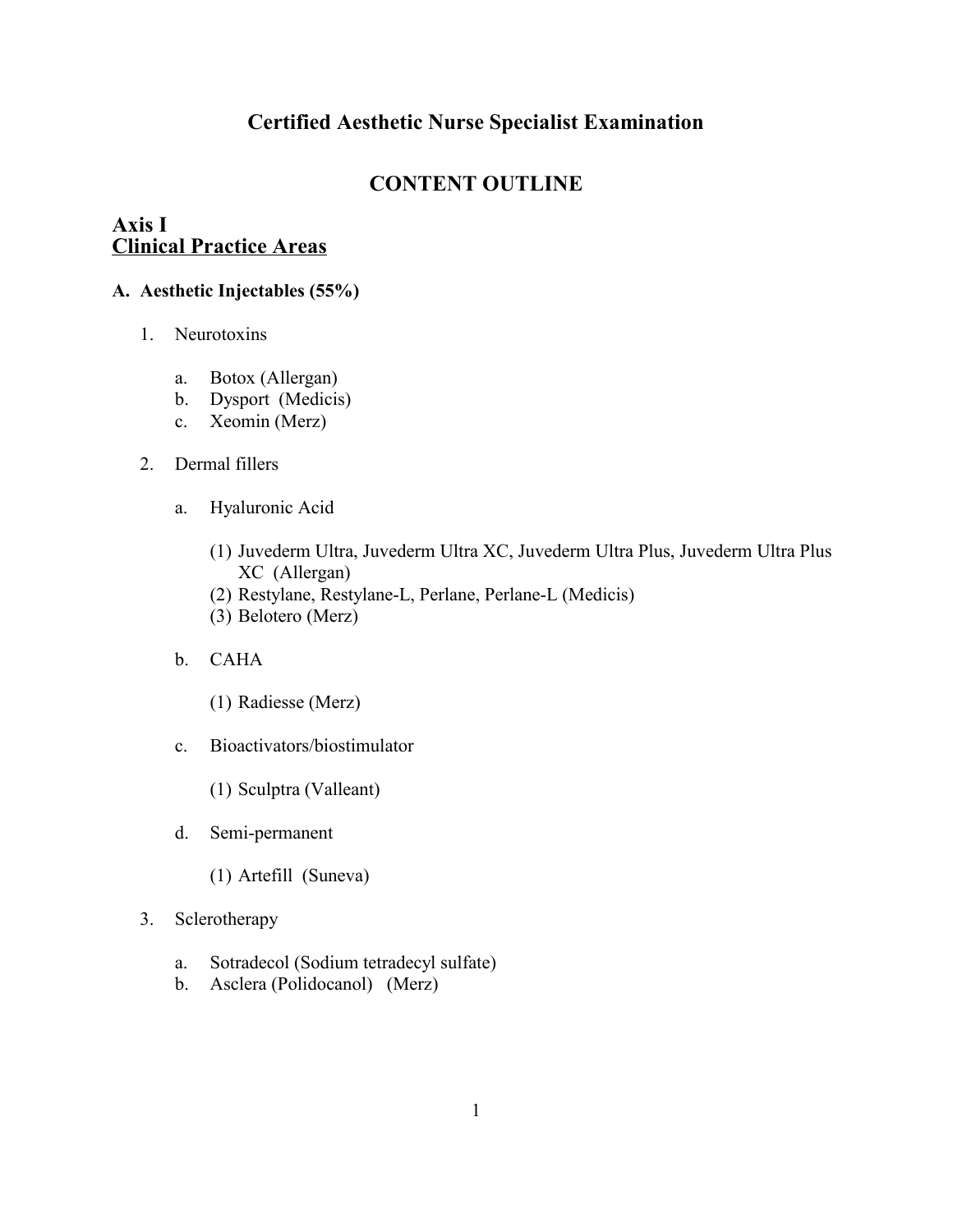#### **B. Laser, Light, and Energy-Based Therapies (30%)**

- 1. Nonablative Laser, Light-based, and Energy-based Treatments
	- a. IPL (500-1200 nm)
	- b. Photodynamic therapy
	- c. Vascular lasers (532-595 nm)
	- d. Laser hair reduction (LHR)
	- e. Light Emitting Diodes (LED)
	- f. Non-ablative fractional resurfacing
	- g. Infrared light skin tightening
	- h. Radiofrequency (RF) skin tightening
- 2. Ablative Laser, fractional only
	- a. CO2
	- b. Erbium-Yag
- 3. Ultrasound
	- a. Skin tightening (Ulthera)
	- b. Fat reduction (Liposonix)
- 4. Cryolipolysis

### **C. Clinical Skin Care (15%)**

- 1. Topical products
	- a. Sunscreens/Sunblocks
	- b. Retinols/retinoic acid
	- c. Antioxidants
	- d. Lightening agents hydroquinone
	- e. Peptides (amino acids)
	- f. Growth factors
	- g. Alpha and Beta hydroxy acids
- 2. Topical devices
	- a. Blue light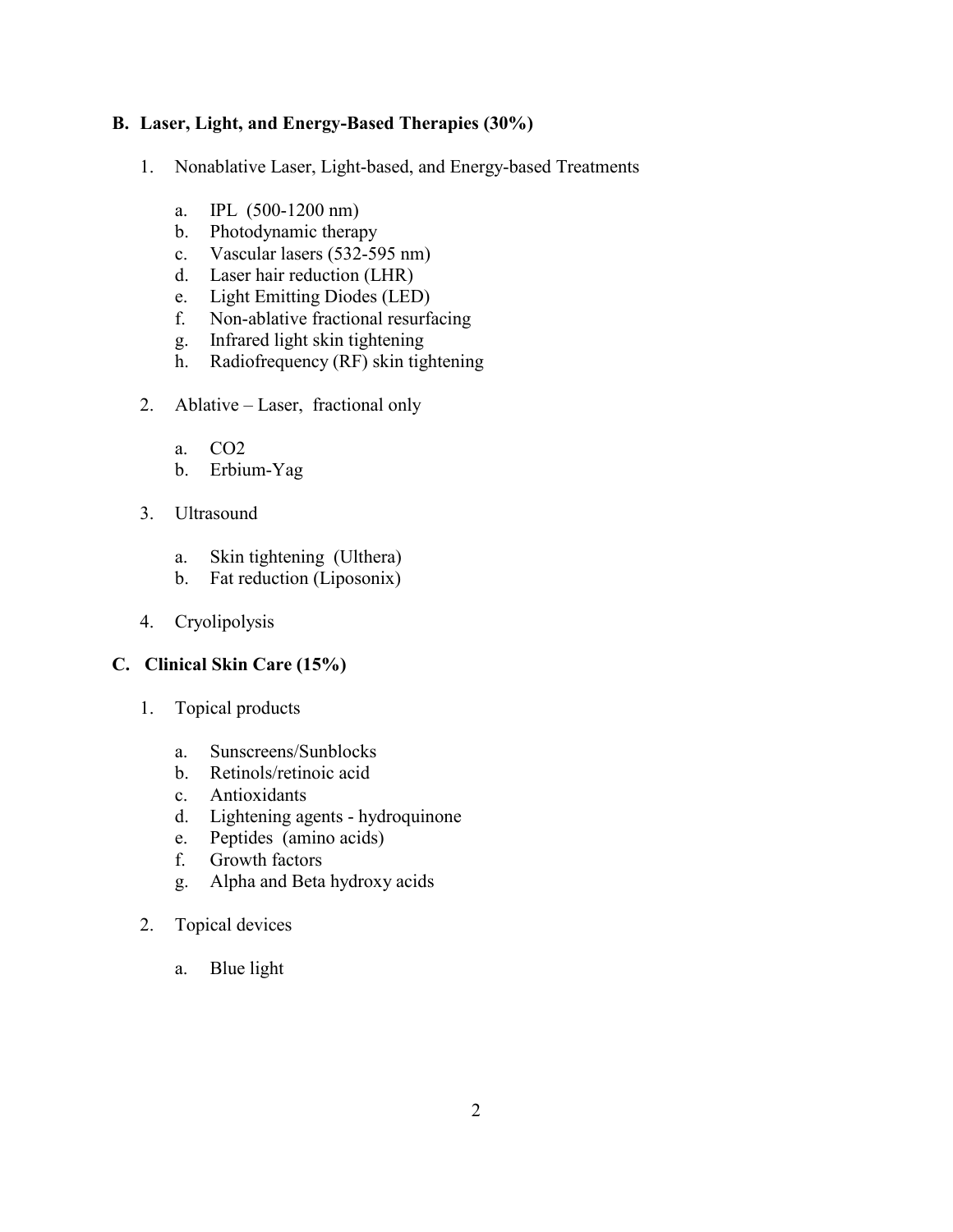#### 3. Chemical peels

- a. Superficial
	- (1) AHA
	- (2) BHA
	- (3) Jessner and modified Jessner
	- (4) Resorcinol
	- (5) TCA
- b. Medium
	- (1) TCA (10-40%)
	- (2) Pyruvic acid
- c. Mechanical Exfoliation
	- (1) Dermaplaning
	- (2) Microdermabrasion
	- (3) Cleansing devices

# **Axis II Nursing Activities**

#### **I. Assess and Monitor Patient Status, Physical and Psychosocial (35%)**

- A. Pre-Treatment
	- 1. Identify patient expectations.
	- 2. Determine if patient's expectations are realistic.
	- 3. Perform health assessment.
		- (a) Medical History (look at autoimmune disease neurotoxin ---ALS, Lambert-Eaton).
		- (b) Family history.
		- (c) Current medications and treatments.
		- (d) Allergies, history of anaphylaxis.
		- (e) Identify contraindications: herpes cold sore, inability to give consent (too young, psychological issues) infection at site, medications that interfere with treatment, skin condition (recent sun exposure, sunless tanning products on skin- for laser).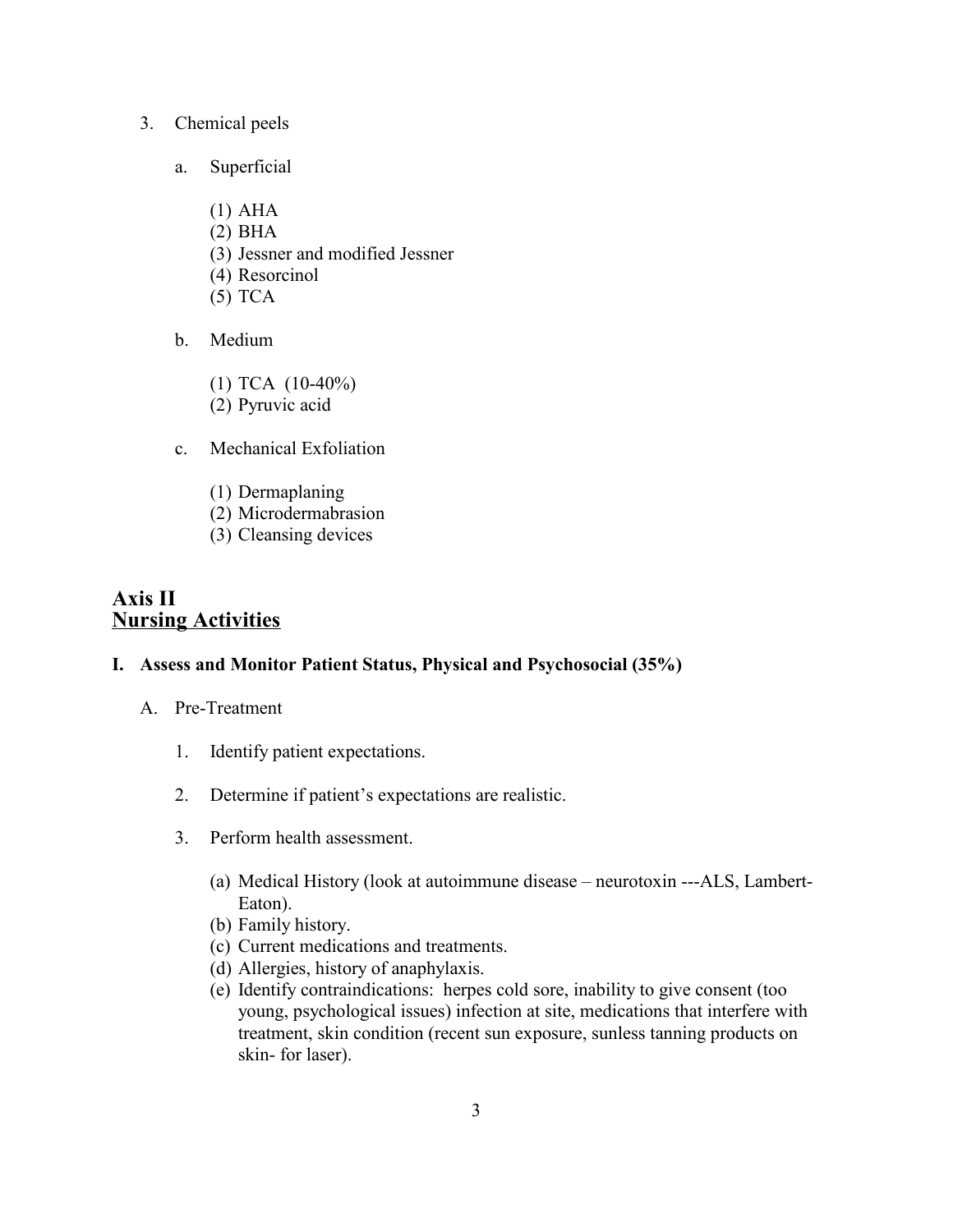- (f) Other considerations: response to previous treatment, previous surgeries or alterations to A&P, nutrition, lifestyle –occupation, physical activities, smoking, alcohol use, pain tolerance, bruising history, upcoming social events.
- 4. Perform site-specific skin exam, including identification of skin type, A&P, symmetry.
- 5. Obtain pre-treatment photographs.
- 6. Assess patient's ability to maintain and follow-through with ongoing treatments.
- B. During Treatment
	- 1. Monitor patient safety/provider safety (e.g., laser safety/appropriate OSHA standards).
	- 2. Observe patient reactions to treatment.
	- 3. Assess patient's comfort.
	- 4. Monitor physiological status: medication reactions (allergic reactions), adverse treatment reactions (vascular compromise, tissue integrity), monitor for vasovagal response (fainting).
- C. Post-Treatment
	- 1. Assess patient's knowledge and ability to manage on-going post-treatment care.
	- 2. Assess need for follow-up evaluation (on site, phone call, email).
	- 3. Assess patient outcome.
	- 4. Obtain post-treatment photographs.

#### **II. Plan and Administer Treatment (50%)**

- A. Pre-Treatment
	- 1. Develop individualized treatment plan including refinements or retreatments.
	- 2. Identify expected/desired outcomes of treatment.
	- 3. Identify issues/problems that require referral to other providers.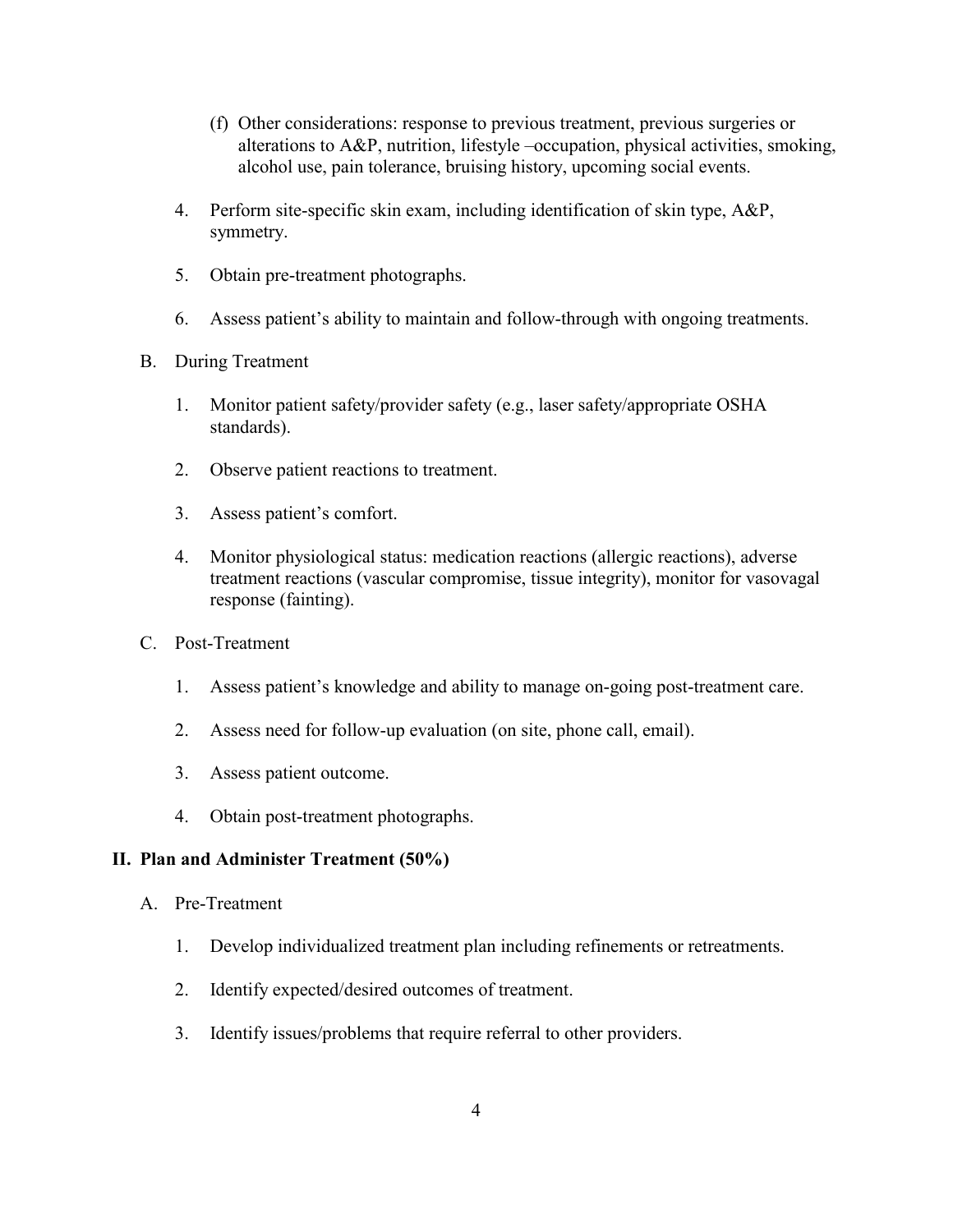- 4. Establish mutually-set goals with patient including optimal timing.
- 5. Obtain appropriate informed consent.
- 6. Prepare equipment, supplies, products, medications, environment (laser) and personnel (patient, provider, possible assistant) for treatment.
- B. During Treatment
	- 1. Administer medications (local anesthesia, dental blocks for fillers, topical anesthetics).
	- 2. Maintain infection control measures.
	- 3. Ensure safety of patient and staff throughout procedure.
	- 4. Perform procedure/treatment.
	- 5. Provide emotional support throughout treatment.
	- 6. Ensure proper equipment function throughout treatment.
	- 7. Apply appropriate post-treatment topical preparations, dressings or garments.
- C. Post- Treatment
	- 1. Document treatment.
	- 2. Dispose medical waste appropriately: sharps, laundry, supplies.
	- 3. Determine follow-up care/retreatment (optimal timing).
	- 4. Encourage patient to express feelings about changes in temporary and long-term appearance (positive and negative).
	- 5. Refer patient experiencing serious adverse effects that require medical intervention to appropriate provider.

#### **III. Teach Patient to Promote Optimal Outcomes (15%)**

- A. Pre-Treatment
	- 1. Provide instructions and patient educational materials.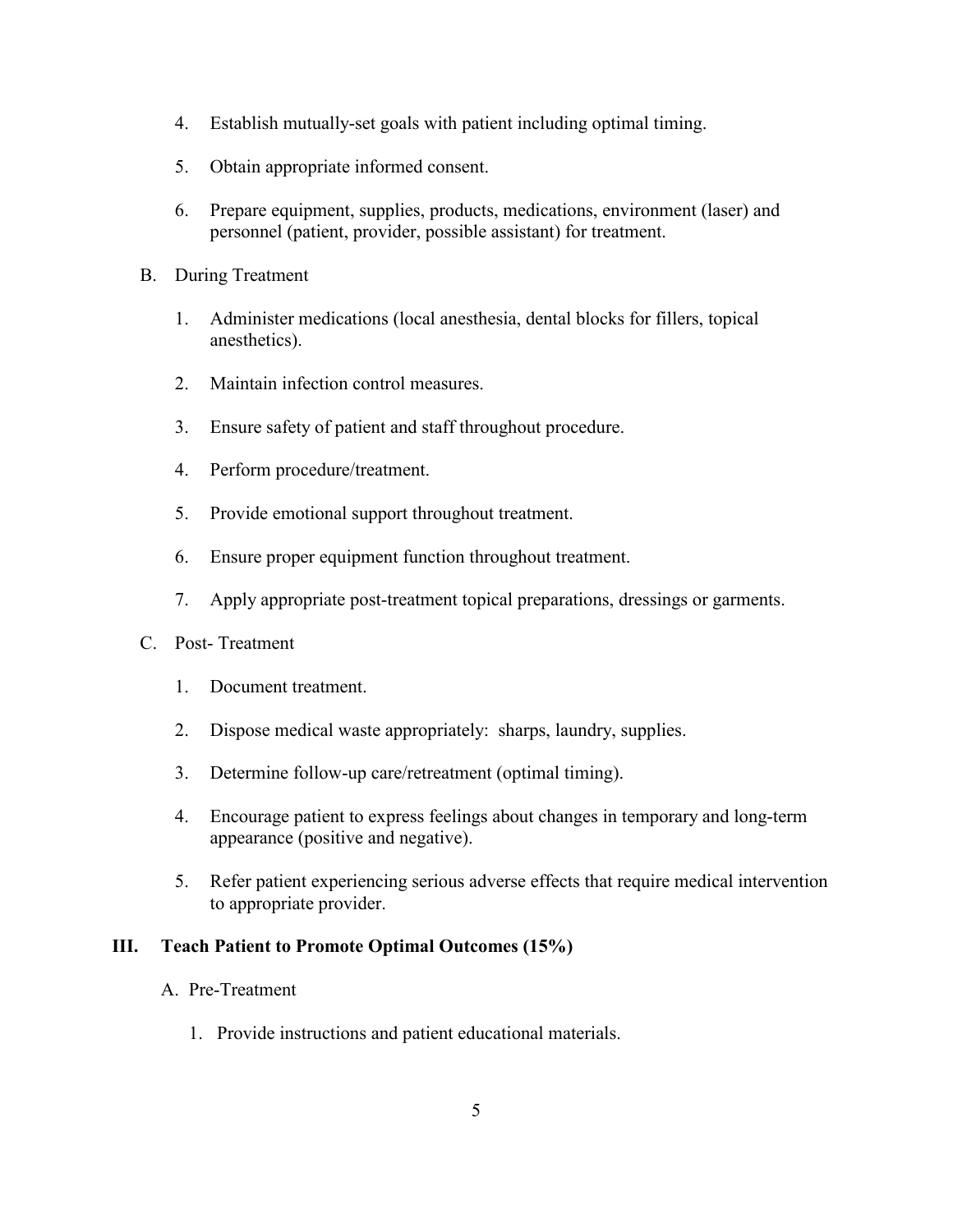- a. Specific Products
	- (1) Brochures
	- (2) Medication guides
	- $(3)$  CD's or DVD's
- b. Specific Procedures
	- (1) Restrictions prior to procedure
	- (2) Preparation(products, medications) for procedure
	- (3) Combination therapy
- 2. Explain the treatment process (e.g., neurotoxin: delayed onset)
- 3. Dispel misconceptions
- B. Post-Treatment
	- 1. Provide instructions and explain restrictions for care following treatment.
	- 2. Explain difference between expected normal treatment response versus adverse events or complications.
	- 3. Discuss measures to maintain optimal post-treatment results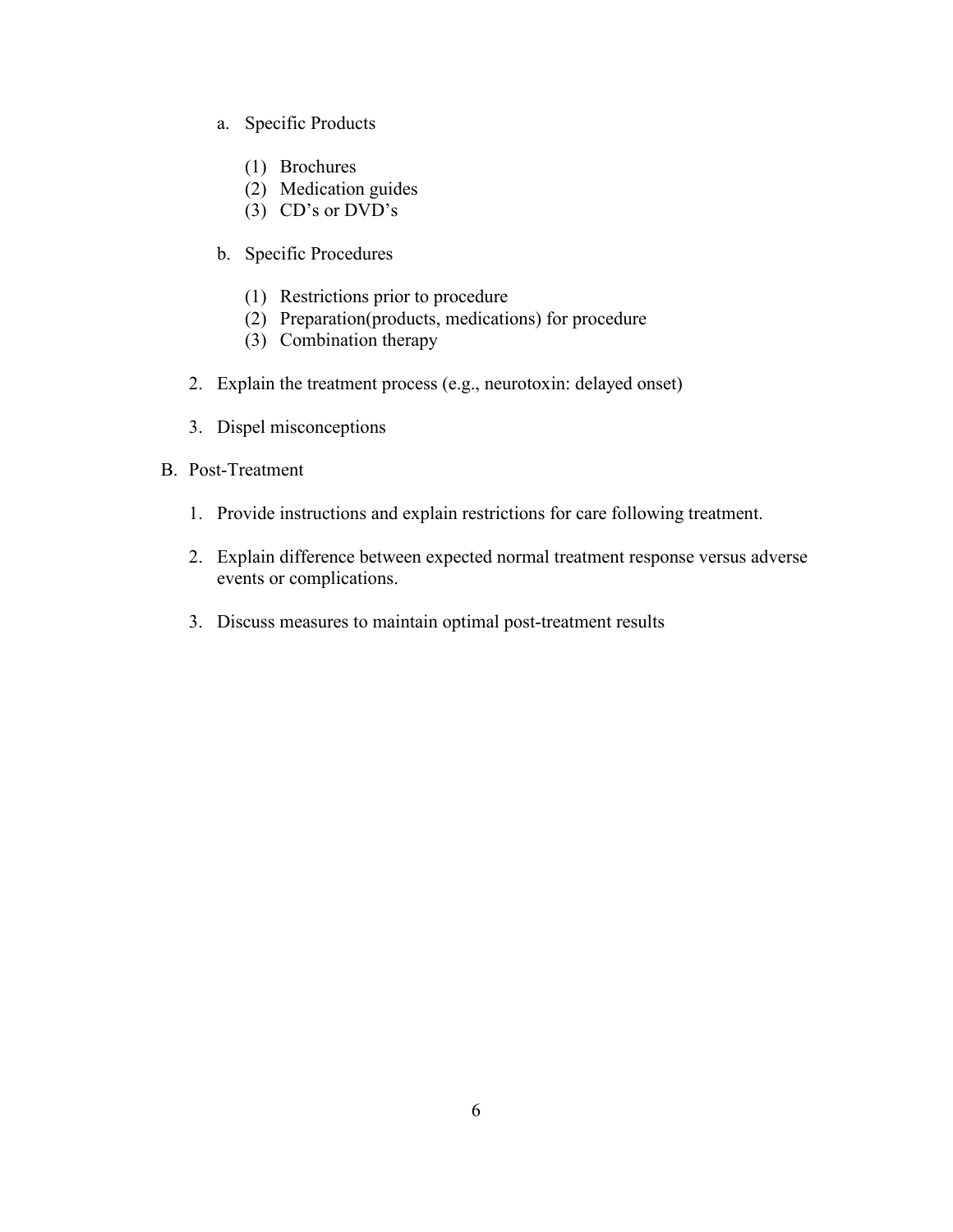# **KNOWLEDGE, SKILLS & ABILITIES (KSAs) NEEDED TO PERFORM NURSING ACTIVITIES SAFELY AND EFFECTIVELY**

Anatomy and Physiology as related to each procedure

Skin Neurovascular Musculoskeletal systems

Inflammation

Healing

Infection

Complications: hematoma, necrosis, infection

Skin typing

Pharmacology:

Topical & local anesthetic

Neurotoxins (neuromuscular medications, aminoglycoside antibiotics, calcium channel blockers)

Dermal fillers (anti-inflammatories, anti-coagulants, herbal supplements, hyaluronidase) Skin care products

Administration of:

Topical & local anesthetic **Neurotoxins** Dermal fillers Hyaluronidase Sclerosing agents Chemical peels

Dermatological considerations

Rosacea Acne Melasma

Communication skills